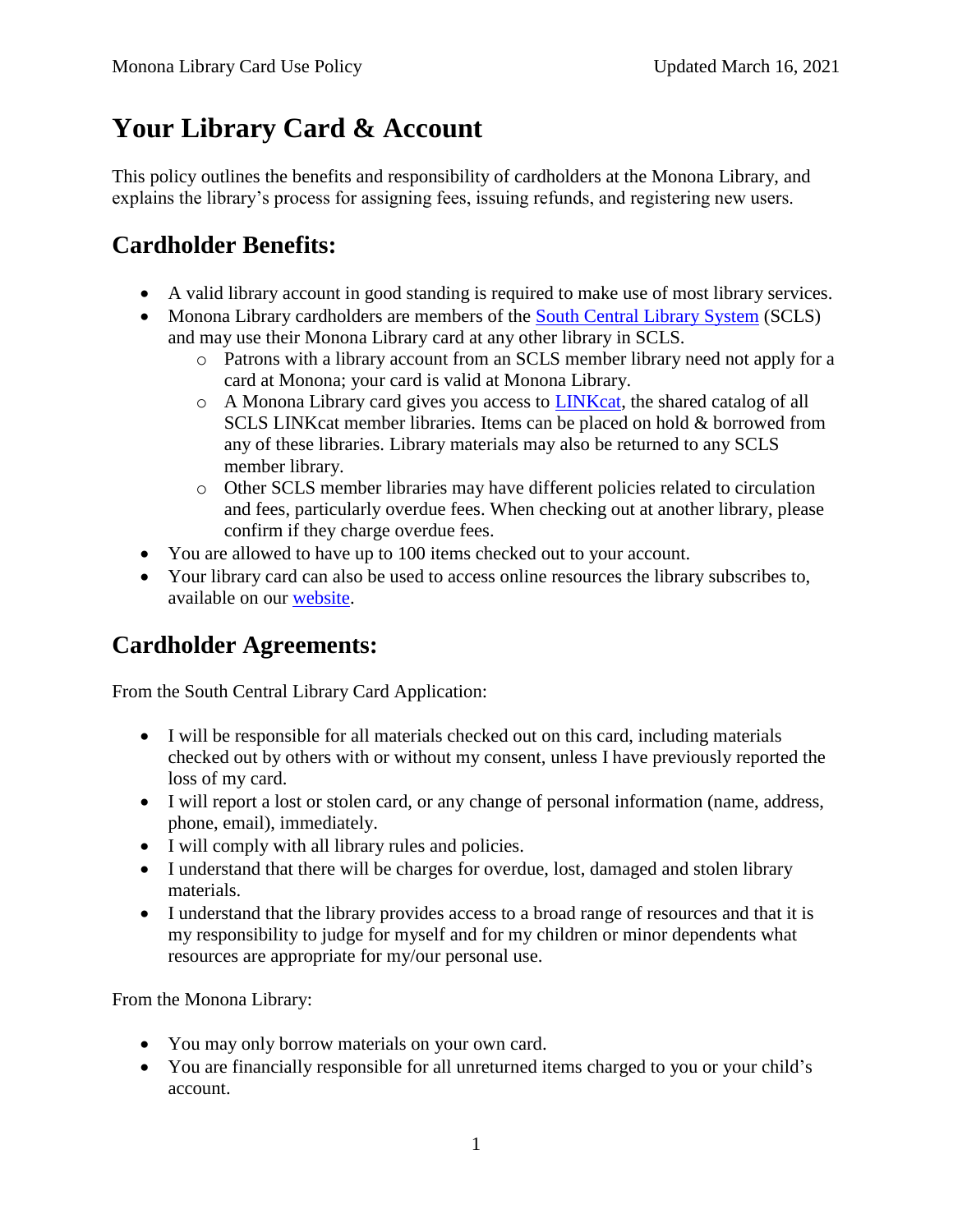• The outdoor bookdrop is open 24 hours a day, 7 days a week for materials to be returned. If for some reason the bookdrops are full, do not leave items next to or outside the book drop; you are responsible for items left outside the book drop.

### **Account Management & Borrowing:**

- Due date receipts can be printed for all materials checked out if requested. Due dates are also available online through [LINKcat.](https://www.linkcat.info/)
	- o Most materials may be renewed two times unless they are on hold for another patron. Items may be renewed in person, over the phone, or online via [LINKcat.](https://www.linkcat.info/)
- Holds may be placed on most items in the SCLS shared [LINKcat](https://www.linkcat.info/) catalog. All items on hold for pickup at Monona Public Library are held on self-service pick-up shelves near the Main Desk. Holds are organized alphabetically by patrons' last names and are shelved spine-label down to ensure privacy.
	- o Any patron may request that their holds be held behind the Main Desk.
	- o Items may be placed on hold online on [LINKcat,](https://www.linkcat.info/) by calling the Library, or by visiting the Main Desk. Note: Some materials may not be placed on hold or renewed, and are only available to checkout by coming to the library.
	- o You may designate someone else to pick up your holds by filling out a Holds Pickup Authorization sheet and submitting it to library staff.
	- o Materials not available in the South Central Library System may be requested from another library system. There is no fee to reserve these items. To place an Outerlibrary loan, please visit the Main Desk or call the library.
- If you forget your library card, a photo ID is required to check out materials.
- Any lost library cards found and turned in will remain at the Monona Library to be claimed. If the found card is not claimed after three (3) months from the date found it will be deactivated. You must present a Photo ID to claim your lost card.

#### **Fees:**

- A replacement library card for a lost or damaged card is \$1.00.
- The library charges for lost or damaged library materials, and/or lost or damaged pieces of library materials. The library may charge for repairable damage to materials.
	- o Returning lost materials in good condition will clear the charges.
	- o Severe damage to a library item will result in being charged for the full replacement cost of the item, as assessed by library staff based on item value, library barcodes & RFID tags, and staff time in processing new materials.
	- o The Library does not accept replacement items as substitution for lost or damaged items. The patron is responsible for the cost of the item.
	- o Parts missing charges are not to exceed one half the cost to replace the entire item. Common parts missing charges include:
		- Book on disc/CD \$10.00 per disc
		- CD plastic case missing \$5.00
		- DVD case missing \$5.00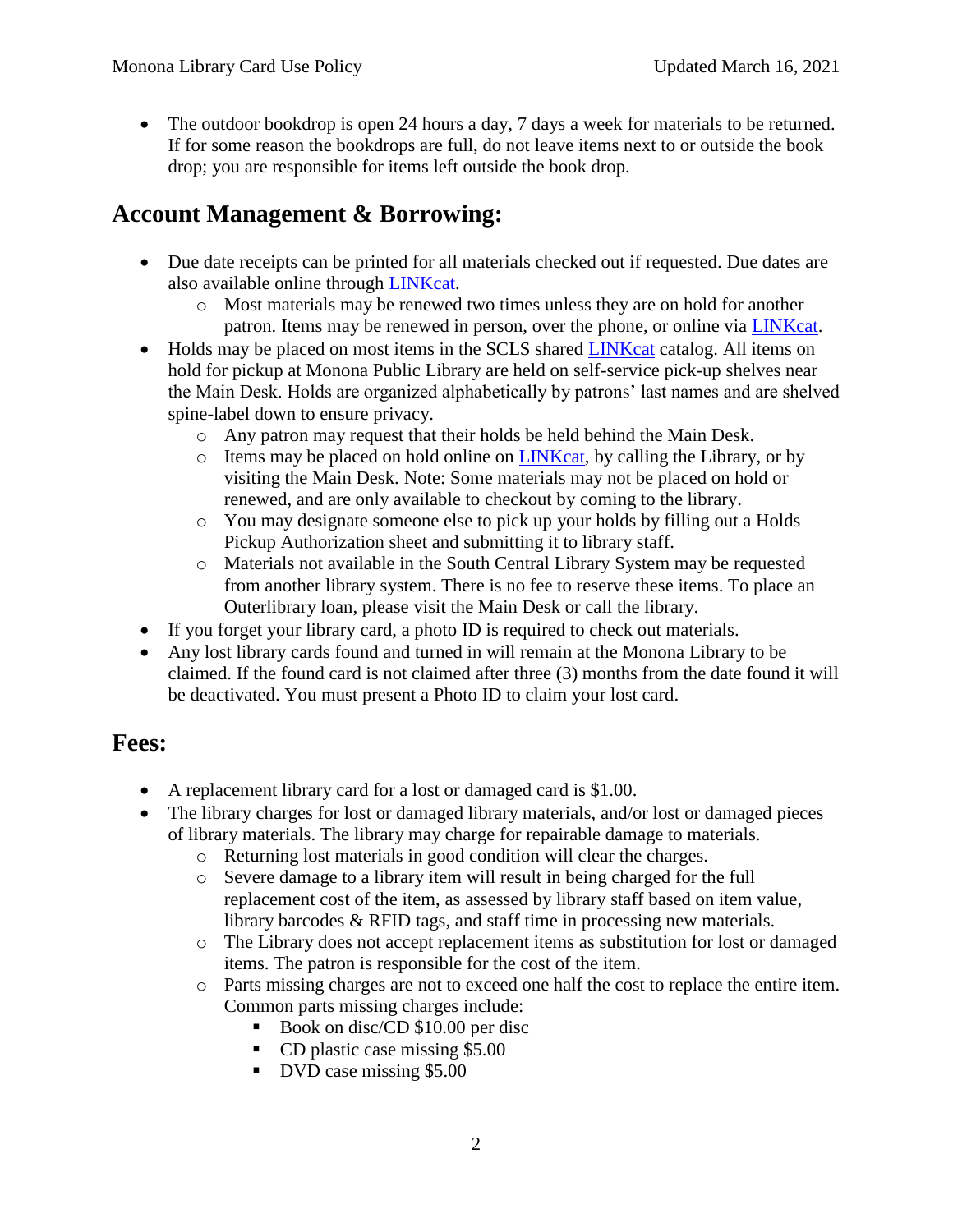- Library kits (various) amount per item as described or as assessed by library staff based on the item's entire cost
- When charges on your library account exceed \$20.00, you may not check out additional materials at the Monona Public Library or place holds.
- On a quarterly basis, the library will review accounts owing over \$50.00 and contact patrons about payment or the return of lost items to reduce charges.
	- o The library will make at least two attempts to contact patrons, but if the charges over \$50.00 are not resolved with payment or the return of lost items, the library will debar a borrower's account.
	- o Appropriate documentation will be left to indicate that the patron can be reinstated if charges are resolved.
- There is a charge of \$30.00 on checks returned for insufficient funds.
- The library director may reduce or eliminate charges due to extenuating circumstances.

### **Refund Policy:**

- Lost library materials must be paid for. Lost materials owned by Monona Public Library that are later located by the patron may qualify for a refund if returned within 180 days from the date of the item was recorded as lost by the Monona Public Library.
- Refunds for items returned within the 180 days will be issued after other charges and fines are paid on the account. If the amount then exceeds \$15, a \$1 processing fee will be deducted from the amount refunded before the refund is issued. No refunds are issued for items valued at less than \$15.

## **Obtaining a Library Card**

- To open a borrower account, patrons must present a completed registration form, valid photo ID (required for persons age 14 and older), and proof of current residence.
	- o A photo ID must have your name and photo. It may include a valid driver's license, state issued ID, school ID, or passport.
	- o Proof of current residence must have your name and current address. It may include a valid driver's license, recent utility bill, lease, or an official online account such as a school portal or utility bill paying website.
- Cards may be issued to children at any age.
	- o Applicants under 14 years of age are required to obtain their parent or guardian's signature on the card application and have parent or guardian present.
	- o Parents or guardians applying for cards for their children must have each child present to be issued cards.
	- o Children residing in two households will be issued one card only by the community or agency of primary residence, as stated by the parent or guardian.
- The first card issued by Monona Public Library is free of charge. Replacement cards are issued for a \$1.00 fee, and are only issued upon the presentation of a photo ID.
- Library borrower accounts are active for a period of four (4) years and must be renewed by verifying/updating account information. At the time of renewal, a patron is entitled to a free replacement card if needed or desired.